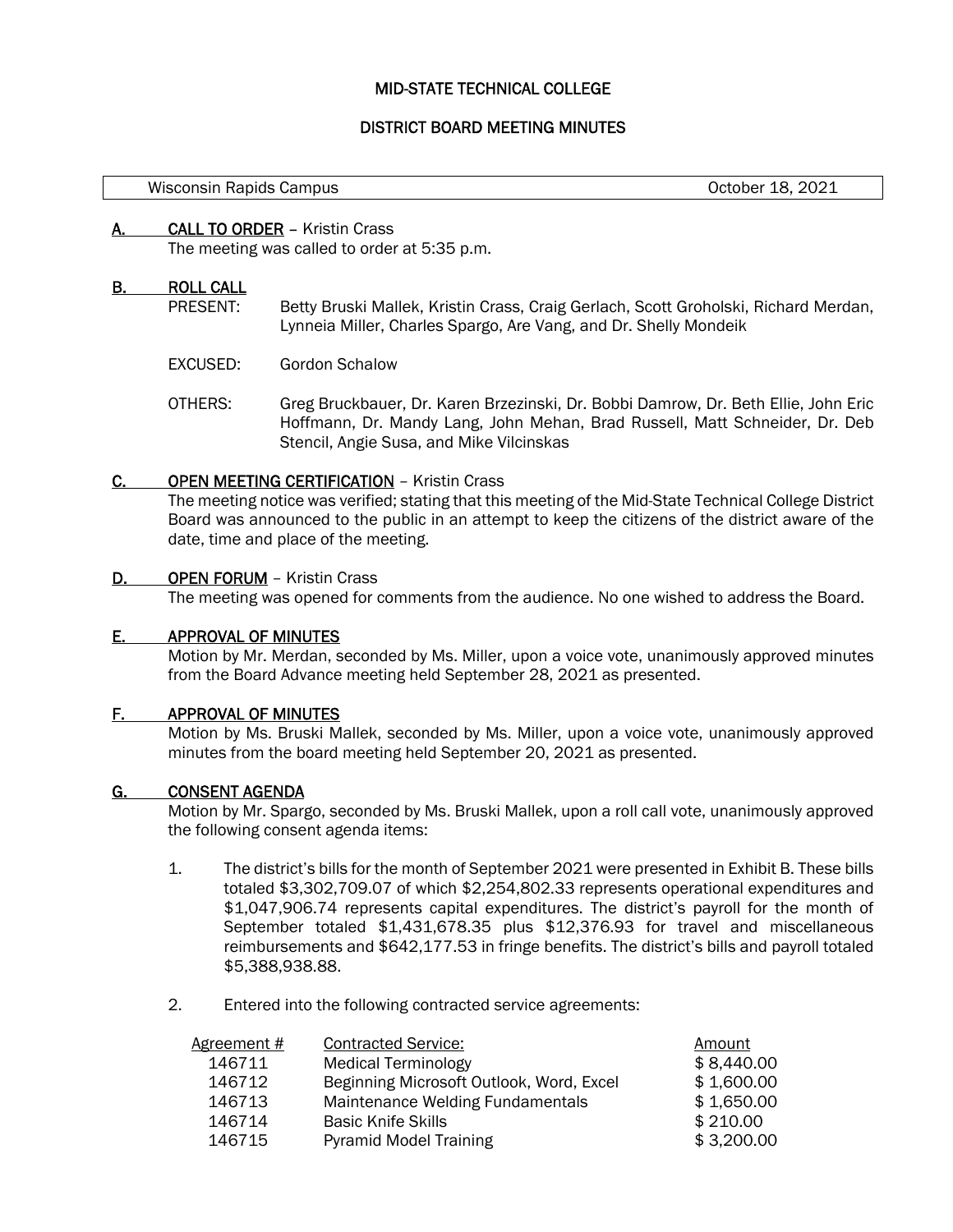| 146716 | <b>Standard Timing Model Assessments</b> | \$479.00   |
|--------|------------------------------------------|------------|
| 146717 | <b>Professional Skills</b>               | \$6,090.13 |
| 146718 | Pumpkin Carving                          | \$1.728.00 |

3. Approved the following procurement(s) for goods and services: Amount Company Content Company College Division/Dept.  $$ 133,670.12$  CAE Healthcare School of Protective & Human Services \$ 345,237.00 BDJtech IT Department

4. Ethics Resolution:

WHEREAS, technical college district board members, district directors, and other key administrative staff of technical college districts are subject to the State Code of Ethics.

THEREFORE, BE IT RESOLVED that, for purposes of Wisconsin's Code of Ethics for Public Officials and Employees, Sections 19.41 through 19.59, Stats., the Mid-State Technical College District Board of Directors designates the following positions deputy, associate, or assistant district directors and indicates its intention that the current occupants of these positions and their successors be subject to the Wisconsin Ethics Code:

| Position                                            | Occupant                   |
|-----------------------------------------------------|----------------------------|
| President                                           | Dr. Shelly Mondeik         |
|                                                     | 1421 Lily Lane             |
|                                                     | Wisconsin Rapids, WI 54494 |
| Vice President, Academics                           | Dr. Deb Stencil            |
|                                                     | R5162 County Road H        |
|                                                     | Edgar, WI 54426            |
| Vice President, Finance & Facilities                | Greg Bruckbauer            |
|                                                     | 1811 Whispering Pine Drive |
|                                                     | Plover, WI 54467           |
| Vice President, Human Resources & Organizational    | Dr. Karen Brzezinski       |
| Development                                         | 154875 Castle Rock Lane    |
|                                                     | Wausau, WI 54403           |
| Vice President, Student Services & Enrollment       | Dr. Amanda Lang            |
| Management                                          | 9395 Vermillion Street     |
|                                                     | Milladore, WI 54454-9700   |
| Vice President, Information Technology              | <b>Brad Russell</b>        |
|                                                     | 1160 Bellview Drive        |
|                                                     | Wisconsin Rapids, WI 54494 |
| Workforce<br>Vice<br>President.<br>Development<br>& | Dr. Bobbi Damrow           |
| <b>Community Relations</b>                          | N14987 Old 13 Road         |
|                                                     | Park Falls, WI 54552       |
| Manager, Project Management & Capital Budget        | Matt Schneider             |
|                                                     | 3065 Swanson Road          |
|                                                     | Wisconsin Rapids, WI 54495 |
| Director, Foundation & Alumni                       | Jill Steckbauer            |
|                                                     | N1179 County Road CH       |
|                                                     | Coloma, WI 54930           |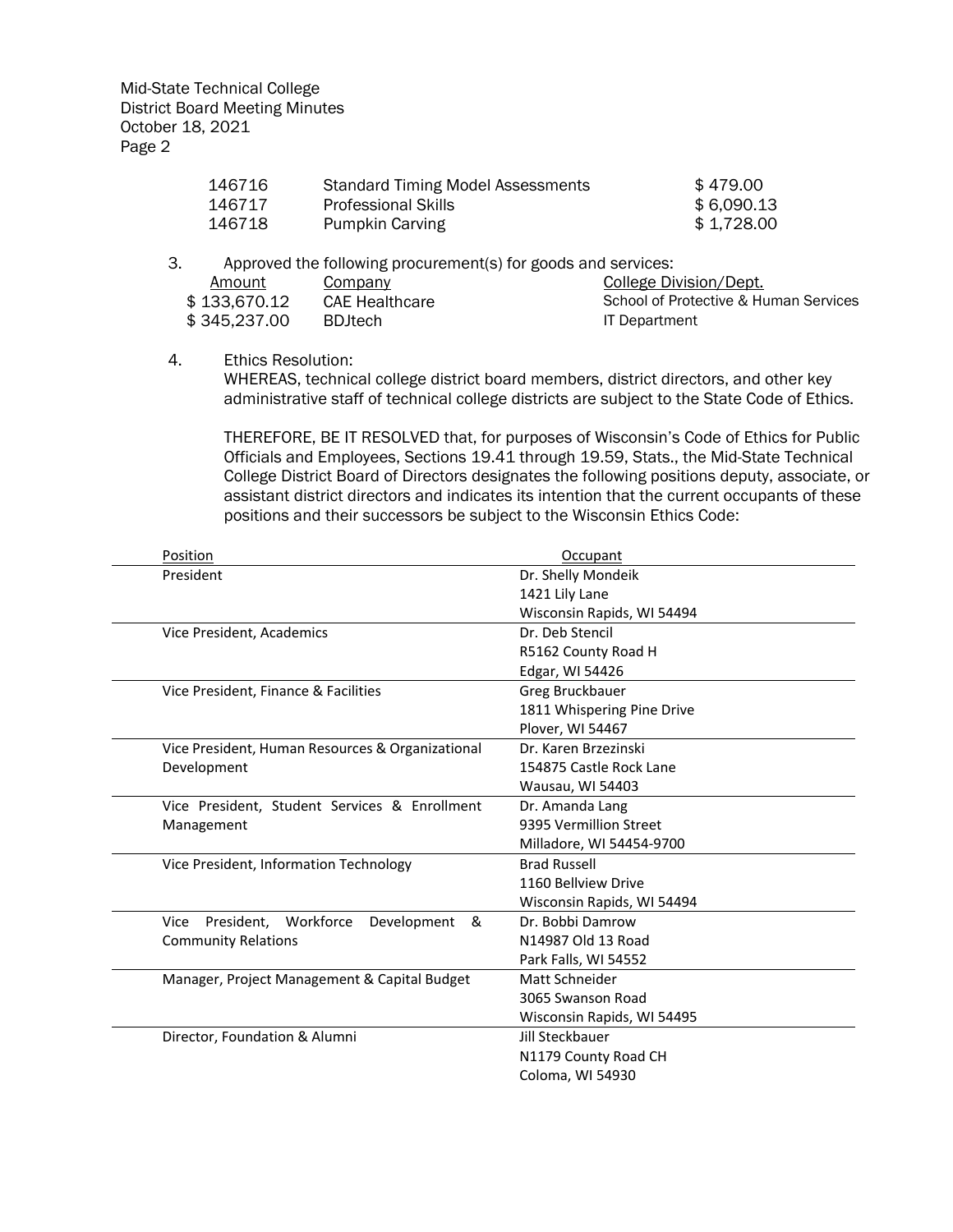# H. CHAIRPERSON'S REPORT - Kristin Crass

- 1. Board members were welcomed to the meeting. Mr. Schalow asked to be excused.
- 2. The Legal Issues Seminar and Fall Boards Association meeting will be held virtually October 28-29. Please connect with Ms. Susa if you are interested in attending.
- 3. The Fall Board Advance was held September 28. Robust conversation during the meeting contributed to meaningful output. Thank you to those able to attend.
- 4. Future meeting dates (times unless otherwise announced:

MONTHLY MEETING Monday, November 15, 2021 Wisconsin Rapids Campus

Committee-of-the-Whole: 5:00 p.m. Board Meeting: following Committeeof-the-Whole

# **I. PRESIDENT'S REPORT** - Dr. Shelly Mondeik

- 1. Dr. Mondeik announced October is Manufacturing Month media coverage of Mid-State's apprenticeship programs as well as an advocacy update on the Manufacturing Center was provided. In addition, conversation continues regarding partnership in Adams related to fire training.
- 2. Mid-State continues partnership conversation related to Liberal Studies. UW Stevens Point as committed to explore opportunities while Lakeland University has committed to a partnership. Conversation related to a manufacturing pathway is underway at UW – Stout.
- 3. As the WTC Presidents Association Liaison for ISA, transfer continues to be the topic conversation. A meeting will be held in early November.

# J. **COMMITTEE REPORTS**

- 1. FINANCE & INFRASTRUCTURE COMMITTEE Charles Spargo
	- a. TREASURER'S REPORT: No questions or concerns resulted from review of the Treasurer's Report.
	- b. CERTIFICATION OF 2021-2022 TAX LEVY: Prior to October 31, the Mid-State Board is required to certify their tax levy for the current fiscal year and to notify 97 municipalities of their proportionate share of Mid-State's total levy. Administration proposed certification of a \$13,922,903 levy. This amount is 0.2% less than the 2021-22 adopted budget.

Motion by Mr. Spargo, seconded by Ms. Bruski Mallek, upon a roll call vote, unanimously approved the following 2021-22 Tax Levy Certification Resolution:

BE IT RESOLVED that the Mid-State Technical College Board authorized a \$13,922,903 property tax levy for fiscal year 2021-22, representing an overall mill rate of \$0.89403 on \$15,573,273,296 of equalized valuation without TIFs within the boundaries of the Mid-State Technical College District.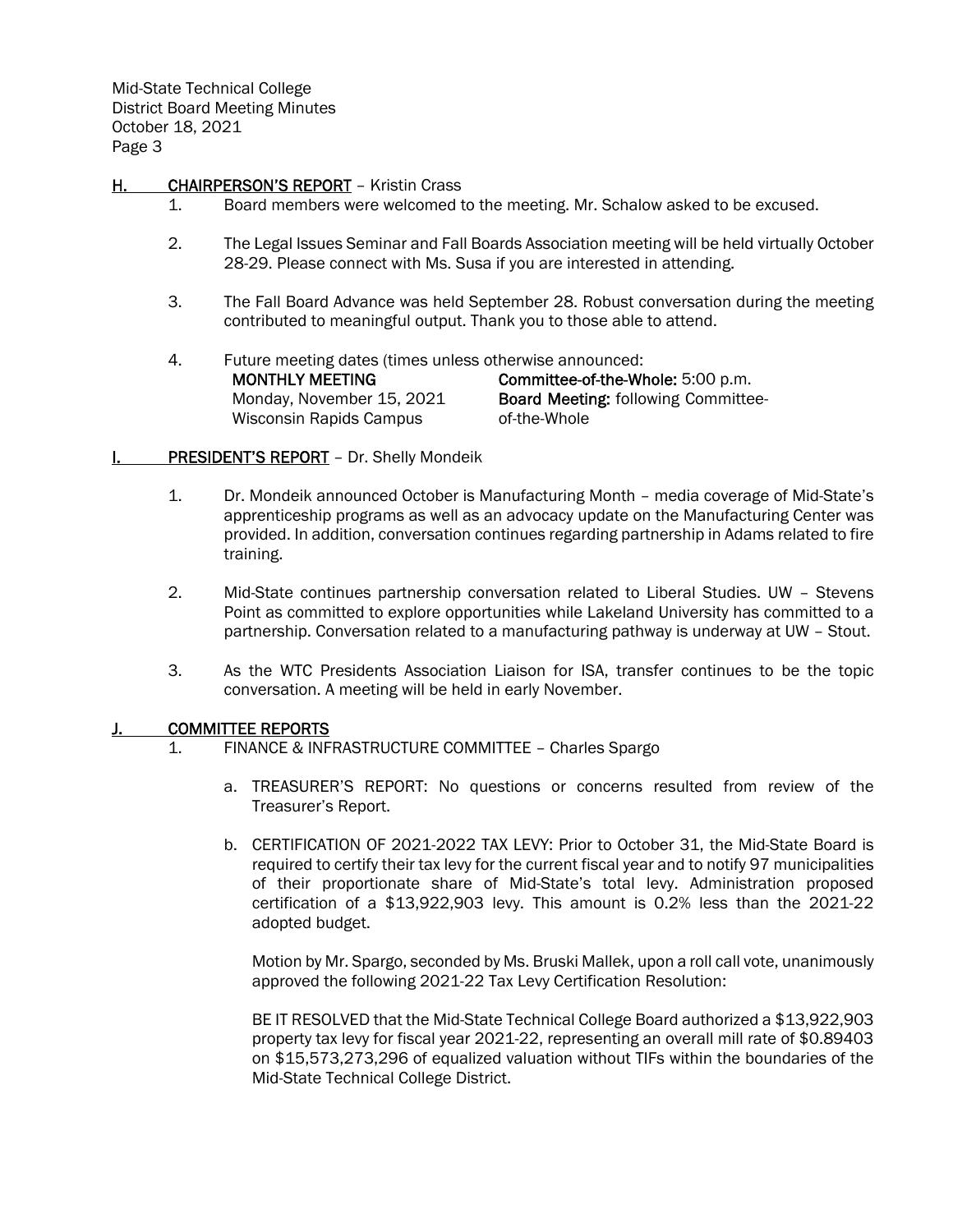BE IT FURTHER RESOLVED that this levy be made up of \$6,925,934 in operational levy representing an operational mill rate of \$0.44474 and \$6,996,969 in debt service representing a debt service mill rate of \$0.44929.

BET IT FURTHER RESOLVED that administration apportion this levy based on the certified equalized property values for its 97 municipalizes and notify them of their apportionment in accordance with state statues.

c. RESOLUTION AWARDING THE SALE OF UP TO \$1,000,000 GENERAL OBLIGATION PROMISSORY NOTES, SERIES 2021B: John Mehan of Robert W. Baird, Inc. presented an awarding resolution for the sale of \$1.0 million general obligation promissory notes to finance budgeted capital expenditures for facilities, grounds, and equipment in 2021-22. Quarles & Brady prepared the awarding resolution and will issue an opinion in regard to statutory compliance. Mid-State remains at an Aa1 Moody's credit rating.

Motion by Mr. Spargo, seconded by Ms. Miller, upon a roll call vote, approved the following Resolution Awarding The Sale Of Up To \$1,000,000 General Obligation Promissory Notes, Series 2021B:

WHEREAS, on September 20, 2021, the District Board of the Mid-State Technical College District, Adams, Clark, Jackson, Juneau, Marathon, Portage, Waushara and Wood Counties, Wisconsin (the "District") adopted a resolution (the "Authorizing Resolution") which authorized the issuance of general obligation promissory notes in the amount of \$140,000 for the public purpose of paying the cost of building remodeling and improvement projects and in the amount of \$860,000 for the public purpose of paying the cost of acquiring movable equipment (collectively, the "Project");

WHEREAS, the District caused Notices to Electors to be published in the Stevens Point Journal on September 24, 2021 giving notice of adoption of the Authorizing Resolution, identifying where and when the Authorizing Resolution could be inspected, and advising electors of their right to petition for a referendum on the question of the issuance of general obligation promissory notes to finance building remodeling and improvement projects and acquiring movable equipment;

WHEREAS, no petition for referendum has been filed with the District and the time to file such a petition expires on October 25, 2021;

WHEREAS, the District Board hereby finds and determines that the Project is within the District's power to undertake and therefore serves a "public purpose" as that term is defined in Section 67.04(1)(b), Wisconsin Statutes;

WHEREAS, the District is authorized by the provisions of Section 67.12(12), Wisconsin Statutes, to borrow money and issue its general obligation promissory notes (the "Notes") for such public purposes; and

WHEREAS, it is the finding of the District Board that it is necessary, desirable and in the best interest of the District to sell the Notes to Robert W. Baird & Co. Incorporated (the "Purchaser"), pursuant to the terms and conditions of its note purchase proposal attached hereto as Exhibit A and incorporated herein by this reference (the "Proposal").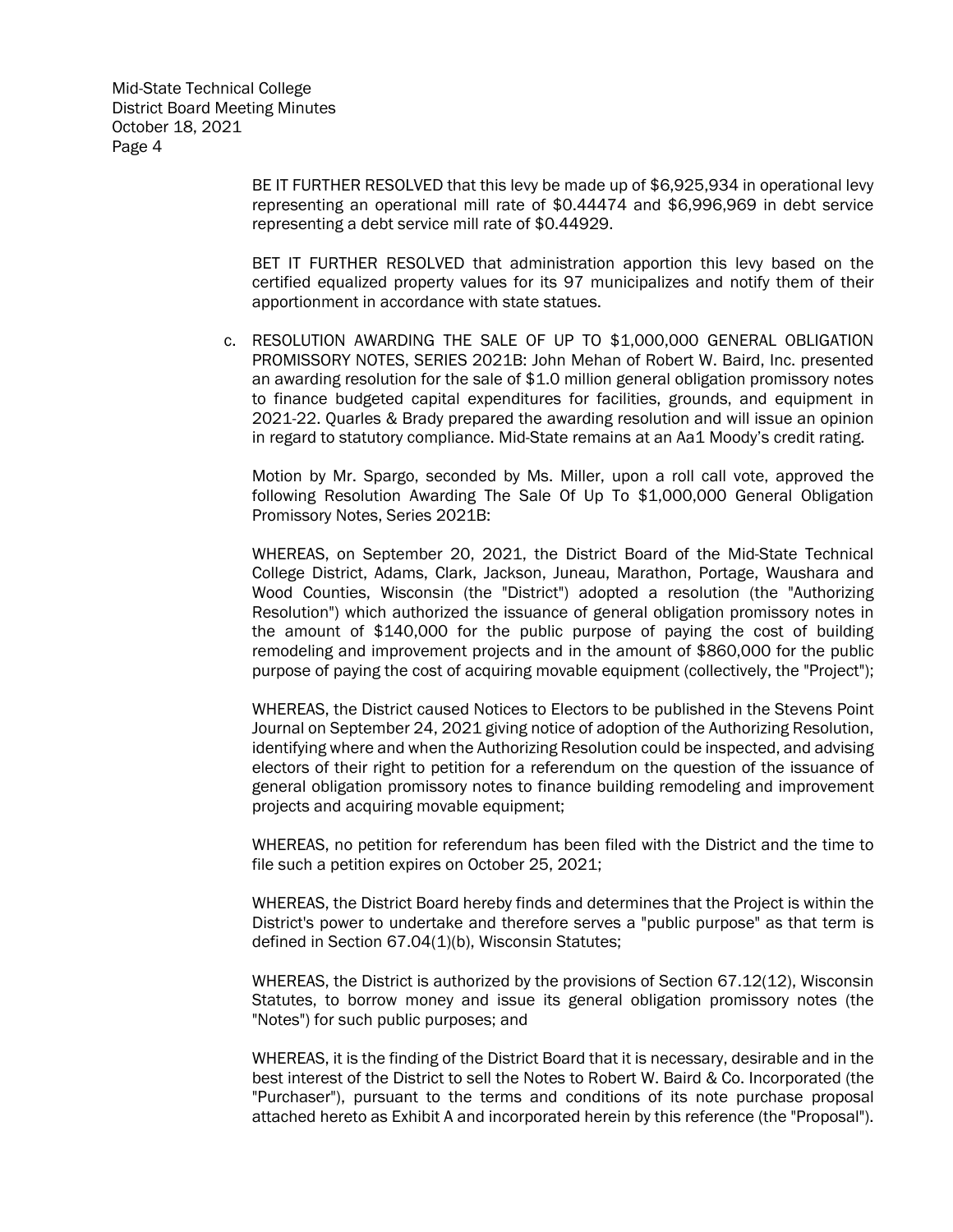NOW, THEREFORE, BE IT RESOLVED by the District Board of the District that:

Section 1. Sale of the Notes. For the purpose of paying the cost of the Project, there shall be borrowed pursuant to Section 67.12(12), Wisconsin Statutes, the principal sum of ONE MILLION DOLLARS (\$1,000,000) from the Purchaser in accordance with the terms and conditions of the Proposal. The Proposal is hereby accepted and the Chairperson and Secretary or other appropriate officers of the District are authorized and directed to execute an acceptance of the Proposal on behalf of the District (subject to the condition that no valid petition for referendum is filed by October 25, 2021). To evidence the obligation of the District, the Chairperson and Secretary are hereby authorized, empowered and directed to make, execute, issue and sell to the Purchaser for, on behalf of and in the name of the District, the Notes aggregating the principal amount of ONE MILLION DOLLARS (\$1,000,000) for the sum set forth on the Proposal, plus accrued interest to the date of delivery.

Section 2. Terms of the Notes. The Notes shall be designated "General Obligation Promissory Notes, Series 2021B"; shall be issued in the aggregate principal amount of \$1,000,000; shall be dated November 8, 2021; shall be in the denomination of \$5,000 or any integral multiple thereof; shall be numbered R-1 and upward; and shall bear interest at the rates per annum and mature on March 1 of each year, in the years and principal amounts as set forth on the Pricing Summary attached hereto as Exhibit B-1 and incorporated herein by this reference. Interest shall be payable semi-annually on March 1 and September 1 of each year commencing on March 1, 2022. Interest shall be computed upon the basis of a 360-day year of twelve 30-day months and will be rounded pursuant to the rules of the Municipal Securities Rulemaking Board. The schedule of principal and interest payments due on the Notes is set forth on the Debt Service Schedule attached hereto as Exhibit B-2 and incorporated herein by this reference (the "Schedule").

Section 3. Redemption Provisions. The Notes are not subject to optional redemption.

[If the Proposal specifies that any of the Notes are subject to mandatory redemption, the terms of such mandatory redemption shall be set forth on an attachment hereto as Exhibit MRP and incorporated herein by this reference. Upon the optional redemption of any of the Notes subject to mandatory redemption, the principal amount of such Notes so redeemed shall be credited against the mandatory redemption payments established in Exhibit MRP for such Notes in such manner as the District shall direct.]

Section 4. Form of the Notes. The Notes shall be issued in registered form and shall be executed and delivered in substantially the form attached hereto as Exhibit C and incorporated herein by this reference.

Section 5. Tax Provisions.

(A) Direct Annual Irrepealable Tax Levy. For the purpose of paying the principal of and interest on the Notes as the same becomes due, the full faith, credit and resources of the District are hereby irrevocably pledged, and there is hereby levied upon all of the taxable property of the District a direct annual irrepealable tax in the years 2021 through 2023 for the payments due in the years 2022 through 2024 in the amounts set forth on the Schedule.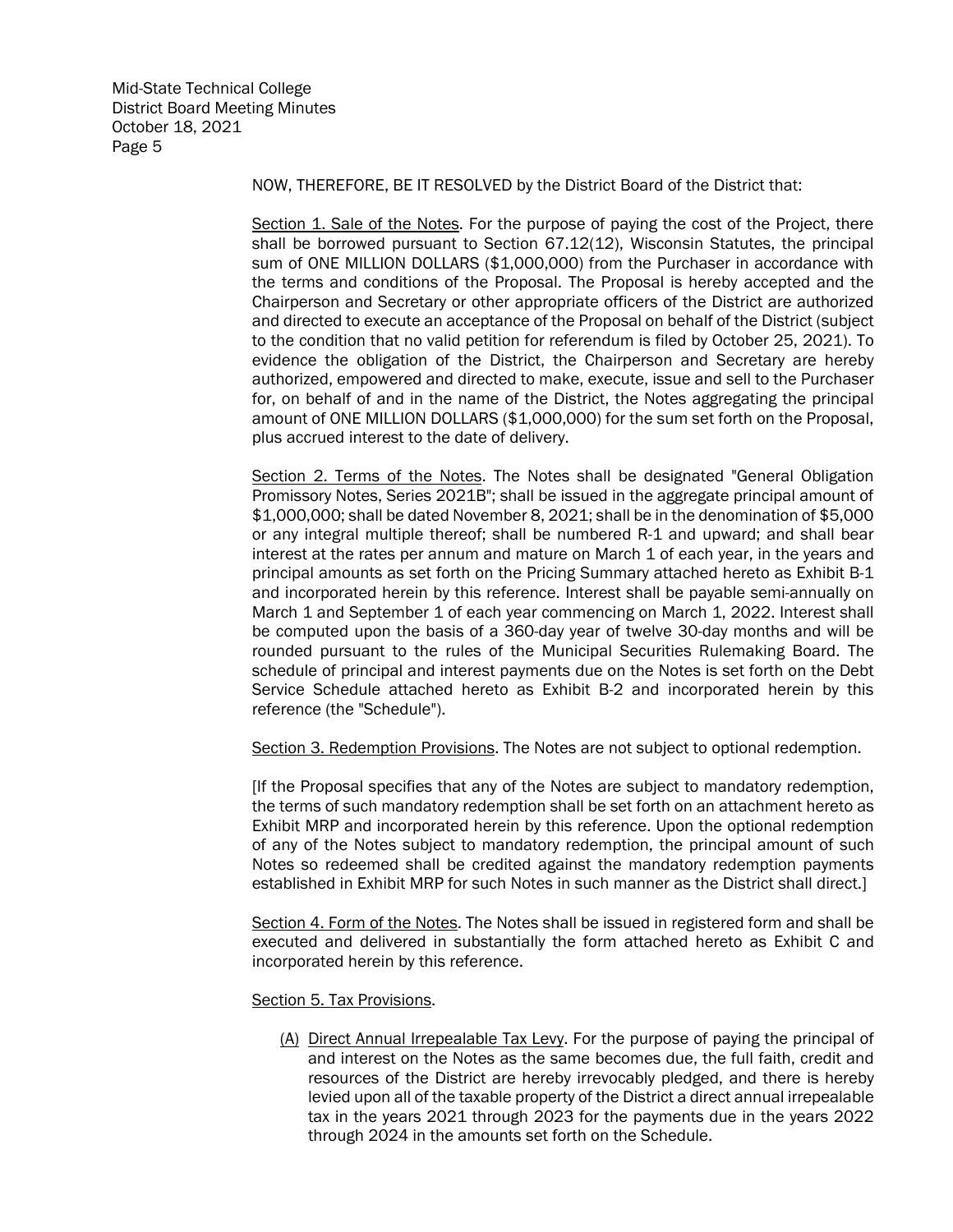> (B) Tax Collection. So long as any part of the principal of or interest on the Notes remains unpaid, the District shall be and continue without power to repeal such levy or obstruct the collection of said tax until all such payments have been made or provided for. After the issuance of the Notes, said tax shall be, from year to year, carried onto the tax roll of the District and collected in addition to all other taxes and in the same manner and at the same time as other taxes of the District for said years are collected, except that the amount of tax carried onto the tax roll may be reduced in any year by the amount of any surplus money in the Debt Service Fund Account created below.

(C) Additional Funds. If at any time there shall be on hand insufficient funds from the aforesaid tax levy to meet principal and/or interest payments on said Notes when due, the requisite amounts shall be paid from other funds of the District then available, which sums shall be replaced upon the collection of the taxes herein levied.

## Section 6. Segregated Debt Service Fund Account.

(A) Creation and Deposits. There shall be and there hereby is established in the treasury of the District, if one has not already been created, a debt service fund, separate and distinct from every other fund, which shall be maintained in accordance with generally accepted accounting principles. Debt service or sinking funds established for obligations previously issued by the District may be considered as separate and distinct accounts within the debt service fund.

Within the debt service fund, there hereby is established a separate and distinct account designated as the "Debt Service Fund Account for General Obligation Promissory Notes, Series 2021B" (the "Debt Service Fund Account") and such account shall be maintained until the indebtedness evidenced by the Notes is fully paid or otherwise extinguished. There shall be deposited into the Debt Service Fund Account (i) all accrued interest received by the District at the time of delivery of and payment for the Notes; (ii) any premium which may be received by the District above the par value of the Notes and accrued interest thereon; (iii) all money raised by the taxes herein levied and any amounts appropriated for the specific purpose of meeting principal of and interest on the Notes when due; (iv) such other sums as may be necessary at any time to pay principal of and interest on the Notes when due; (v) surplus monies in the Borrowed Money Fund as specified below; and (vi) such further deposits as may be required by Section 67.11, Wisconsin Statutes.

(B) Use and Investment. No money shall be withdrawn from the Debt Service Fund Account and appropriated for any purpose other than the payment of principal of and interest on the Notes until all such principal and interest has been paid in full and the Notes canceled; provided (i) the funds to provide for each payment of principal of and interest on the Notes prior to the scheduled receipt of taxes from the next succeeding tax collection may be invested in direct obligations of the United States of America maturing in time to make such payments when they are due or in other investments permitted by law; and (ii) any funds over and above the amount of such principal and interest payments on the Notes may be used to reduce the next succeeding tax levy, or may, at the option of the District, be invested by purchasing the Notes as permitted by and subject to Section 67.11(2)(a), Wisconsin Statutes, or in permitted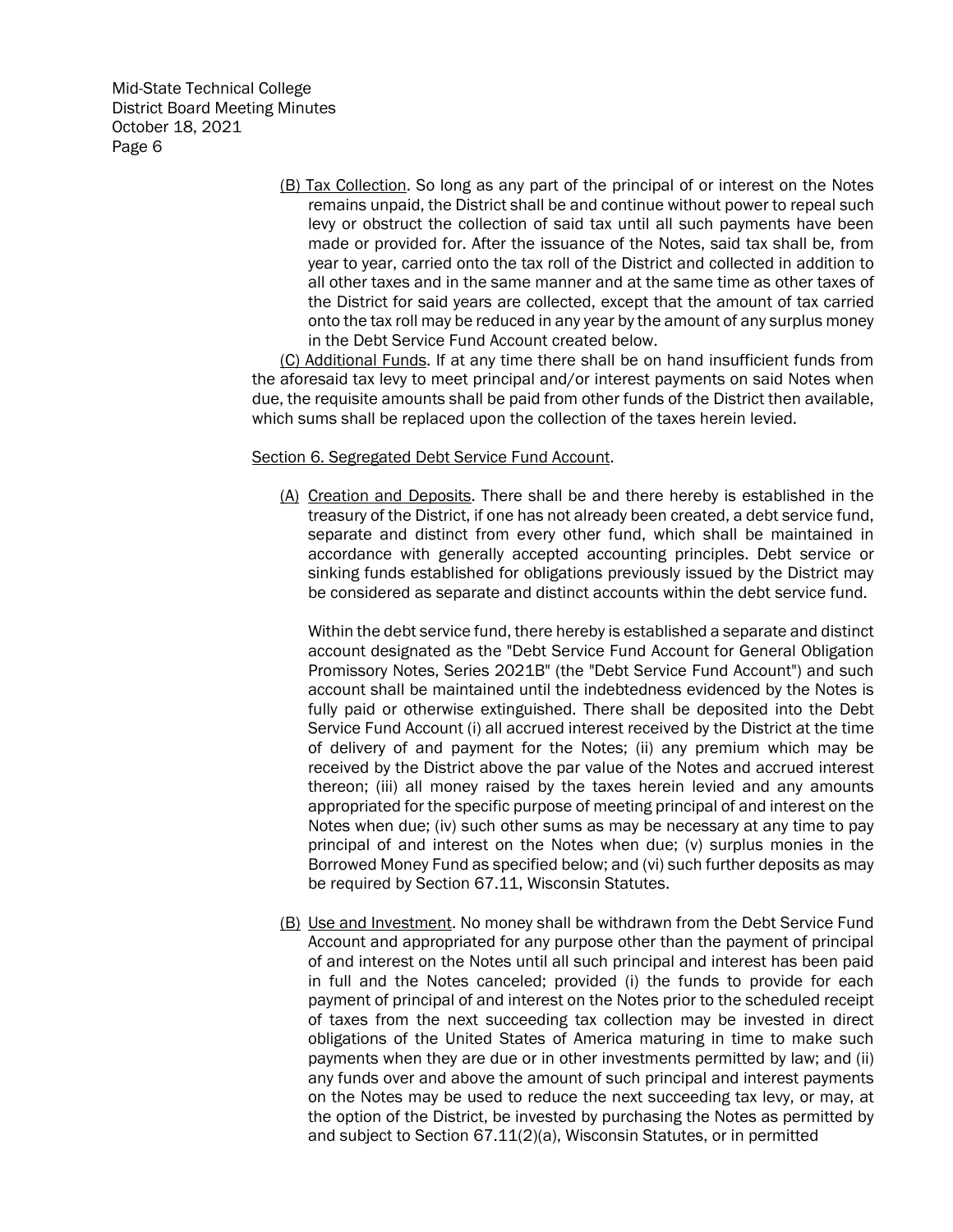> municipal investments under the pertinent provisions of the Wisconsin Statutes ("Permitted Investments"), which investments shall continue to be a part of the Debt Service Fund Account. Any investment of the Debt Service Fund Account shall at all times conform with the provisions of the Internal Revenue Code of 1986, as amended (the "Code") and any applicable Treasury Regulations (the "Regulations").

(C) Remaining Monies. When all of the Notes have been paid in full and canceled, and all Permitted Investments disposed of, any money remaining in the Debt Service Fund Account shall be transferred and deposited in the general fund of the District, unless the District Board directs otherwise.

Section 7. Proceeds of the Notes; Segregated Borrowed Money Fund. The proceeds of the Notes (the "Note Proceeds") (other than any premium and accrued interest which must be paid at the time of the delivery of the Notes into the Debt Service Fund Account created above) shall be deposited into a special fund (the "Borrowed Money Fund") separate and distinct from all other funds of the District and disbursed solely for the purpose or purposes for which borrowed. Monies in the Borrowed Money Fund may be temporarily invested in Permitted Investments. Any monies, including any income from Permitted Investments, remaining in the Borrowed Money Fund after the purpose or purposes for which the Notes have been issued have been accomplished, and, at any time, any monies as are not needed and which obviously thereafter cannot be needed for such purpose(s) shall be deposited in the Debt Service Fund Account.

Section 8. No Arbitrage. All investments made pursuant to this Resolution shall be Permitted Investments, but no such investment shall be made in such a manner as would cause the Notes to be "arbitrage bonds" within the meaning of Section 148 of the Code or the Regulations and an officer of the District, charged with the responsibility for issuing the Notes, shall certify as to facts, estimates, circumstances and reasonable expectations in existence on the date of delivery of the Notes to the Purchaser which will permit the conclusion that the Notes are not "arbitrage bonds," within the meaning of the Code or Regulations.

Section 9. Compliance with Federal Tax Laws. (a) The District represents and covenants that the projects financed by the Notes and the ownership, management and use of the projects will not cause the Notes to be "private activity bonds" within the meaning of Section 141 of the Code. The District further covenants that it shall comply with the provisions of the Code to the extent necessary to maintain the tax-exempt status of the interest on the Notes including, if applicable, the rebate requirements of Section 148(f) of the Code. The District further covenants that it will not take any action, omit to take any action or permit the taking or omission of any action within its control (including, without limitation, making or permitting any use of the proceeds of the Notes) if taking, permitting or omitting to take such action would cause any of the Notes to be an arbitrage bond or a private activity bond within the meaning of

the Code or would otherwise cause interest on the Notes to be included in the gross income of the recipients thereof for federal income tax purposes. The Secretary or other officer of the District charged with the responsibility of issuing the Notes shall provide an appropriate certificate of the District certifying that the District can and covenanting that it will comply with the provisions of the Code and Regulations.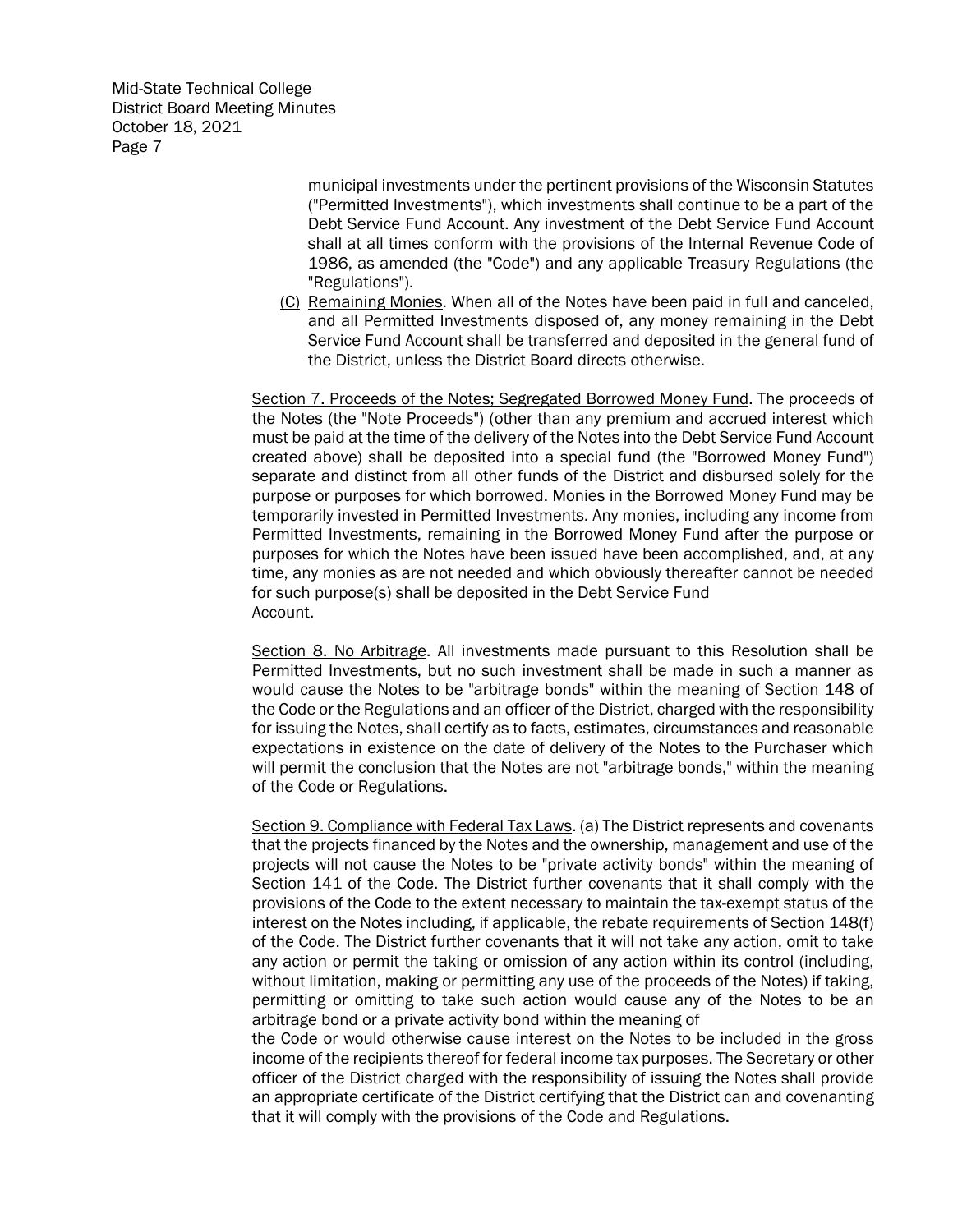(b) The District also covenants to use its best efforts to meet the requirements and restrictions of any different or additional federal legislation which may be made applicable to the Notes provided that in meeting such requirements the District will do so only to the extent consistent with the proceedings authorizing the Notes and the laws of the State of Wisconsin and to the extent that there is a reasonable period of time in which to comply.

Section 10. Designation as Qualified Tax-Exempt Obligations. The Notes are hereby designated as "qualified tax-exempt obligations" for purposes of Section 265 of the Code, relating to the ability of financial institutions to deduct from income for federal income tax purposes, interest expense that is allocable to carrying and acquiring taxexempt obligations.

Section 11. Execution of the Notes; Closing; Professional Services. The Notes shall be issued in printed form, executed on behalf of the District by the manual or facsimile signatures of the Chairperson and Secretary, authenticated, if required, by the Fiscal Agent (defined below), sealed with its official or corporate seal, if any, or a facsimile thereof, and delivered to the Purchaser upon payment to the District of the purchase price thereof, plus accrued interest to the date of delivery (the "Closing"). The facsimile signature of either of the officers executing the Notes may be imprinted on the Notes in lieu of the manual signature of the officer but, unless the District has contracted with a fiscal agent to authenticate the Notes, at least one of the signatures appearing on each Note shall be a manual signature. In the event that either of the officers whose signatures appear on the Notes shall cease to be such officers before the Closing, such signatures shall, nevertheless, be valid and sufficient for all purposes to the same extent as if they had remained in office until the Closing. The aforesaid officers are hereby authorized and directed to do all acts and execute and deliver the Notes and all such documents, certificates and acknowledgements as may be necessary and convenient to effectuate the Closing. The District hereby authorizes the officers and agents of the District to enter into, on its behalf, agreements

and contracts in conjunction with the Notes, including but not limited to agreements and contracts for legal, trust, fiscal agency, disclosure and continuing disclosure, and rebate calculation services. Any such contract heretofore entered into in conjunction with the issuance of the Notes is hereby ratified and approved in all respects.

Section 12. Payment of the Notes; Fiscal Agent. The principal of and interest on the Notes shall be paid by Associated Trust Company, National Association, Green Bay, Wisconsin, which is hereby appointed as the District's registrar and fiscal agent pursuant to the provisions of Section 67.10(2), Wisconsin Statutes (the "Fiscal Agent"). The District hereby authorizes the Chairperson and Secretary or other appropriate officers of the District to enter into a Fiscal Agency Agreement between the District and the Fiscal Agent. Such contract may provide, among other things, for the performance by the Fiscal Agent of the functions listed in Wis. Stats. Sec. 67.10(2)(a) to (j), where applicable, with respect to the Notes.

Section 13. Persons Treated as Owners; Transfer of Notes. The District shall cause books for the registration and for the transfer of the Notes to be kept by the Fiscal Agent. The person in whose name any Note shall be registered shall be deemed and regarded as the absolute owner thereof for all purposes and payment of either principal or interest on any Note shall be made only to the registered owner thereof. All such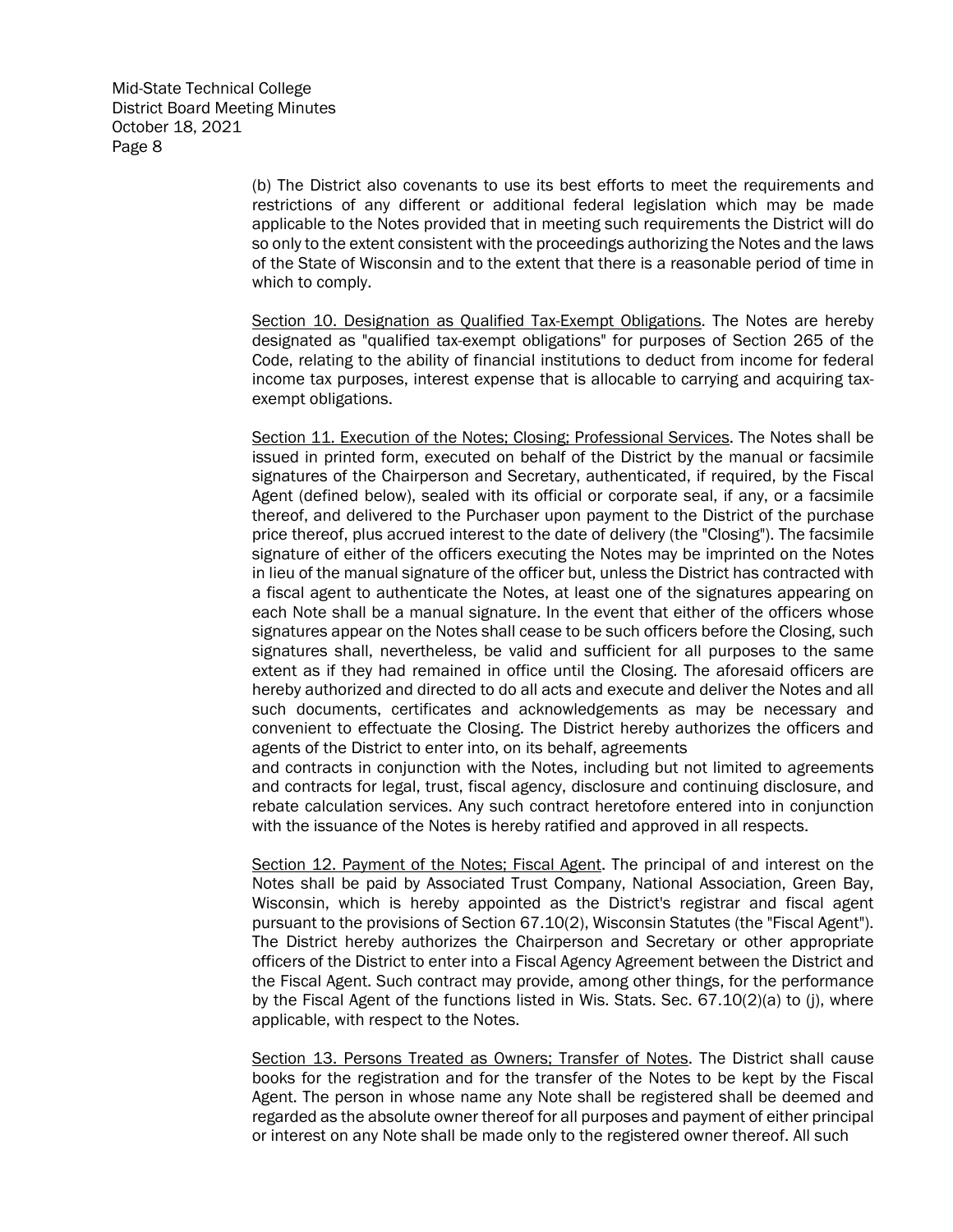> payments shall be valid and effectual to satisfy and discharge the liability upon such Note to the extent of the sum or sums so paid. Any Note may be transferred by the registered owner thereof by surrender of the Note at the office of the Fiscal Agent, duly endorsed for the transfer or accompanied by an assignment duly executed by the registered owner or his attorney duly authorized in writing. Upon such transfer, the Chairperson and Secretary shall execute and deliver in the name of the transferee or transferees a new Note or Notes of a like aggregate principal amount, series and maturity and the Fiscal Agent shall record the name of each transferee in the registration book. No registration

> shall be made to bearer. The Fiscal Agent shall cancel any Note surrendered for transfer. The District shall cooperate in any such transfer, and the Chairperson and Secretary are authorized to execute any new Note or Notes necessary to effect any such transfer.

> Section 14. Record Date. The 15th day of the calendar month next preceding each interest payment date shall be the record date for the Notes (the "Record Date"). Payment of interest on the Notes on any interest payment date shall be made to the registered owners of the Notes as they appear on the registration book of the District at the close of business on the ecord Date.

> Section 15. Utilization of The Depository Trust Company Book-Entry-Only System. In order to make the Notes eligible for the services provided by The Depository Trust Company, New York, New York ("DTC"), the District agrees to the applicable provisions set forth in the Blanket Issuer Letter of Representations, which the Secretary or other authorized representative of the District is authorized and directed to execute and deliver to DTC on behalf of the District to the extent an effective Blanket Issuer Letter of Representations is not presently on file in the District office.

> Section 16. Official Statement. The District Board hereby approves the Preliminary Official Statement with respect to the Notes and deems the Preliminary Official Statement as "final" as of its date for purposes of SEC Rule 15c2-12 promulgated by the Securities and Exchange Commission pursuant to the Securities and Exchange Act of 1934 (the "Rule"). All actions taken by officers of the District in connection with the preparation of such Preliminary Official Statement and any addenda to it or final Official Statement are hereby ratified and approved. In connection with the Closing, the appropriate District official shall certify the Preliminary Official Statement and any addenda or final Official Statement. The Secretary shall cause copies of the Preliminary Official Statement and any addenda or final Official Statement to be distributed to the Purchaser.

> Section 17. Undertaking to Provide Continuing Disclosure. The District hereby covenants and agrees, for the benefit of the owners of the Notes, to enter into a written undertaking (the "Undertaking") if required by the Rule to provide continuing disclosure of certain financial information and operating data and timely notices of the occurrence of certain events in accordance with the Rule. The Undertaking shall be enforceable by the owners of the Notes or by the Purchaser on behalf of such owners (provided that the rights of the owners and the Purchaser to enforce the Undertaking shall be limited to a right to obtain specific performance of the obligations thereunder and any failure by the District to comply with the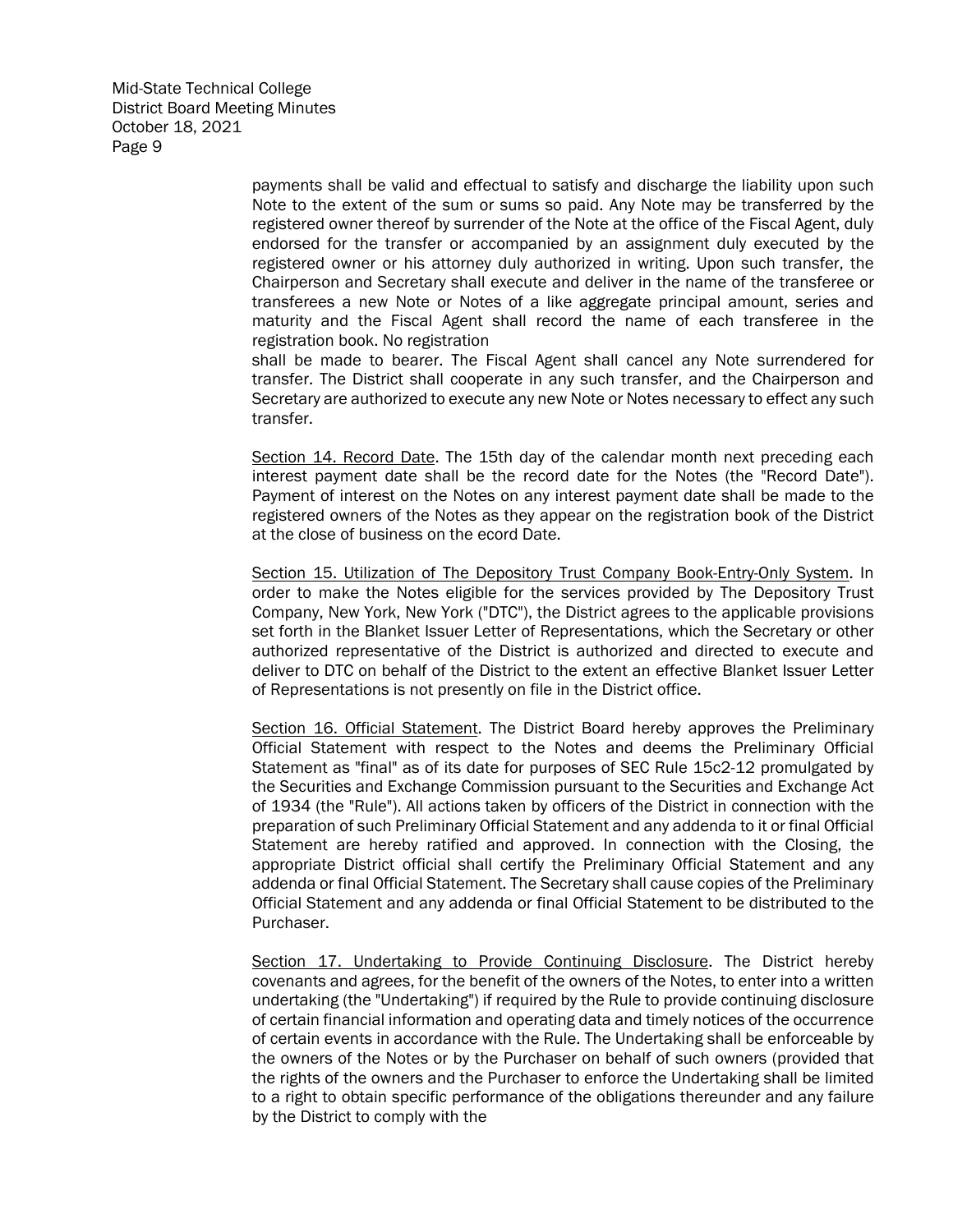> provisions of the Undertaking shall not be an event of default with respect to the Notes). To the extent required under the Rule, the Chairperson and Secretary, or other officer of the District charged with the responsibility for issuing the Notes, shall provide a Continuing Disclosure Certificate for inclusion in the transcript of proceedings, setting forth the details and terms of the District's Undertaking.

> Section 18. Record Book. The Secretary shall provide and keep the transcript of proceedings as a separate record book (the "Record Book") and shall record a full and correct statement of every step or proceeding had or taken in the course of authorizing and issuing the Notes in the Record Book.

> Section 19. Bond Insurance. If the Purchaser determines to obtain municipal bond insurance with respect to the Notes, the officers of the District are authorized to take all actions necessary to obtain such municipal bond insurance. The Chairperson and Secretary are authorized to agree to such additional provisions as the bond insurer may reasonably request and which are acceptable to the Chairperson and Secretary including provisions regarding restrictions on investment of Note proceeds, the payment procedure under the municipal bond insurance policy, the rights of the bond insurer in the event of default and payment of the Notes by the bond insurer and notices to be given to the bond insurer. In addition, any reference required by the bond insurer to the municipal bond insurance policy shall be made in the form of Note provided herein.

> Section 20. Conflicting Resolutions; Severability; Effective Date. All prior resolutions, rules or other actions of the District Board or any parts thereof in conflict with the provisions hereof shall be, and the same are, hereby rescinded insofar as the same may so conflict. In the event that any one or more provisions hereof shall for any reason be held to be illegal or invalid, such illegality or invalidity shall not affect any other provisions hereof. The foregoing shall take effect immediately upon adoption and approval in the manner provided by law.

Adopted, approved and recorded October 18, 2021.

d. 2020-21 BUDGET AMENDMENTS: Prior to finalizing the college's annual audit, end-ofyear closing entries require amendments to the college's 2020-21 budget. This is the second and final amendment for the fiscal year for activity in April through June.

Motion by Mr. Spargo, seconded by Mr. Gerlach, upon a roll call vote, unanimously approved the following Notice of 2020-21 Budget Amendment Resolution:

WHEREAS, the 2020-21 budget was adopted by the Mid-State Technical College (Mid-State) Board on June 15, 2020, was amended on April 19, 2021, and State statute requires the district board to approve any modifications to the original adopted budget; and

WHEREAS, the General Fund budget was adjusted to accommodate the reallocation of budgets within departments and functions, the addition of or modification of grants, to adjust operational budgets, and to adjust wage and fringe budgets; and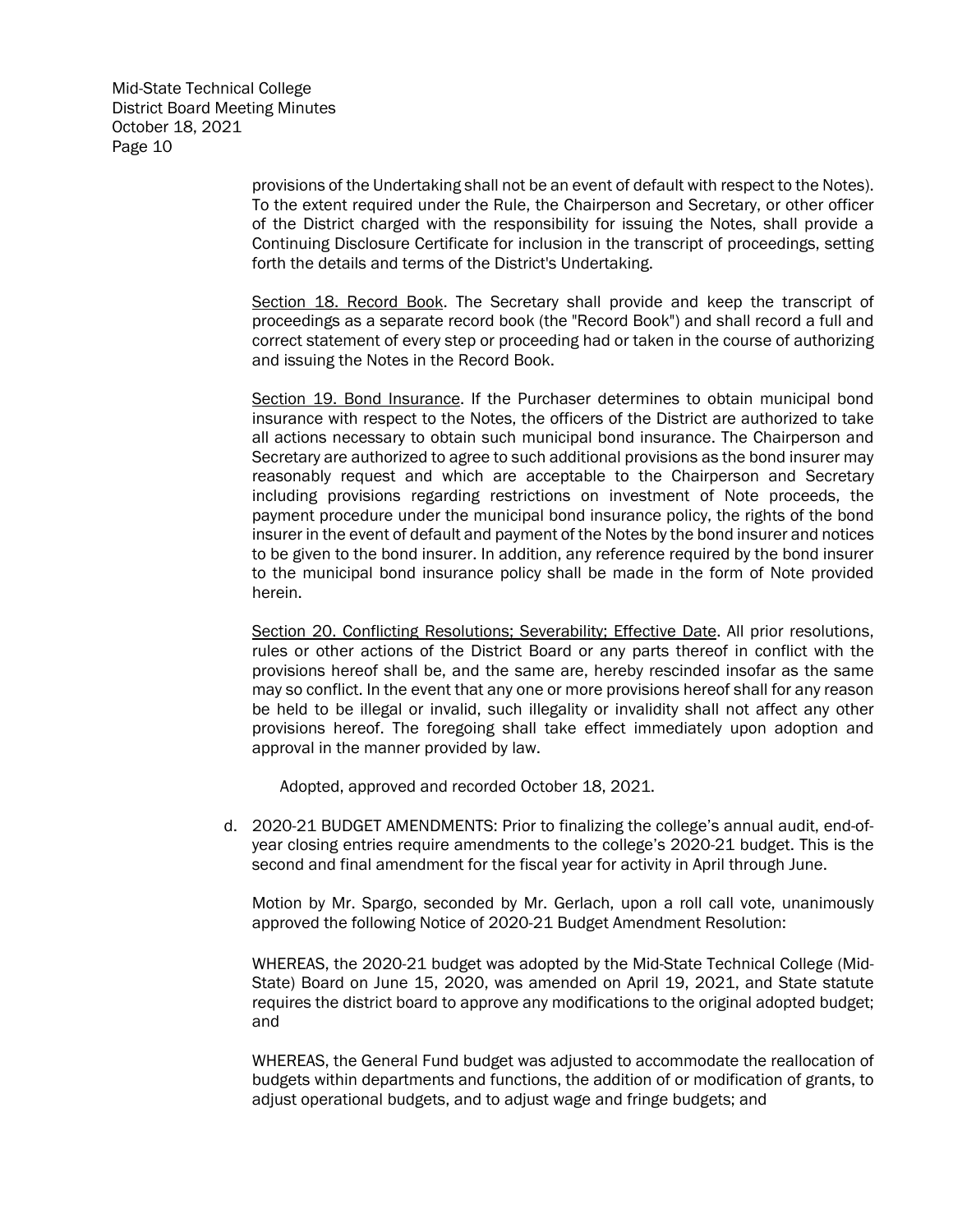WHEREAS, the Special Revenue - Operational Fund budget was adjusted to accommodate the Institutional COVID relief funding and adjust dual credit budgets; and

WHEREAS, the Capital Projects budget was adjusted to reflect current year project estimates and to modify and add grants; and

WHEREAS, the Special Revenue – Non-Aidable Fund budget was adjusted to accommodate the Student COVID relief funding; and

NOW, THEREFORE, BE IT RESOLVED by the Mid-State Technical College Board to approve the following 2020-21 budgetary revisions:

| <b>FUND</b>                   | <b>FUNCTION</b>                | <b>APPROPRIATION</b> | <b>MODIFIED</b>      |
|-------------------------------|--------------------------------|----------------------|----------------------|
|                               | <b>RESOURCE</b>                | <b>CHANGE</b>        | <b>APPROPRIATION</b> |
| General                       | Instruction                    | 6,875                | 18,273,899           |
| General                       | <b>Instructional Resources</b> | (5,581)              | 1,162,868            |
| General                       | <b>Student Services</b>        | 31,133               | 4,364,284            |
| General                       | General Institutional          | 398,899              | 5,960,842            |
| General                       | <b>Physical Plant</b>          | 2,470                | 2,008,913            |
| Special Revenue - Operational | Instruction                    | 213,119              | 1,118,039            |
| Special Revenue - Operational | General Institutional          | 400,592              | 1,546,102            |
| <b>Capital Projects</b>       | Instruction                    | 231,240              | 1,949,907            |
| <b>Capital Projects</b>       | <b>Instructional Resources</b> | 30,920               | 490,630              |
| <b>Capital Projects</b>       | <b>Student Services</b>        | (15, 419)            | 407,081              |
| <b>Capital Projects</b>       | General Institutional          | 111,500              | 1,514,168            |
| <b>Capital Projects</b>       | <b>Physical Plant</b>          | 512,743              | 2,047,130            |
| Special Revenue - Non-Aidable | <b>Student Services</b>        | 261,500              | 6,041,065            |

BE IT FURTHER RESOLVED that these budget modifications comply with the district board's policy; and

BE IT FURTHER RESOLVED that these changes are now authorized by a two-thirds (2/3) vote of the entire District Board membership in accordance with Section 65.90(5) of Wisconsin Statutes; and

BE IT FURTHER RESOLVED that administration be directed to place this resolution as Class 1 legal notice in the designated district newspaper as required by Section 65.90(5)(a) of the Wisconsin Statutes.

- e. 2020-21 ANNUAL PROCUREMENT REPORT: Presentation of the annual procurement report was made. Those vendors that were above the threshold for procurement were highlighted. Based on review of data, it is the recommendation of administration that the college go out for bid on grounds detail services next year.
- f. FINANCE IMPLICATIONS FOR TOPICS IN OTHER COMMITTEES: No topics discussed.
- 2. ACADEMIC & STUDENT SERVICES COMMITTEE Betty Bruski Mallek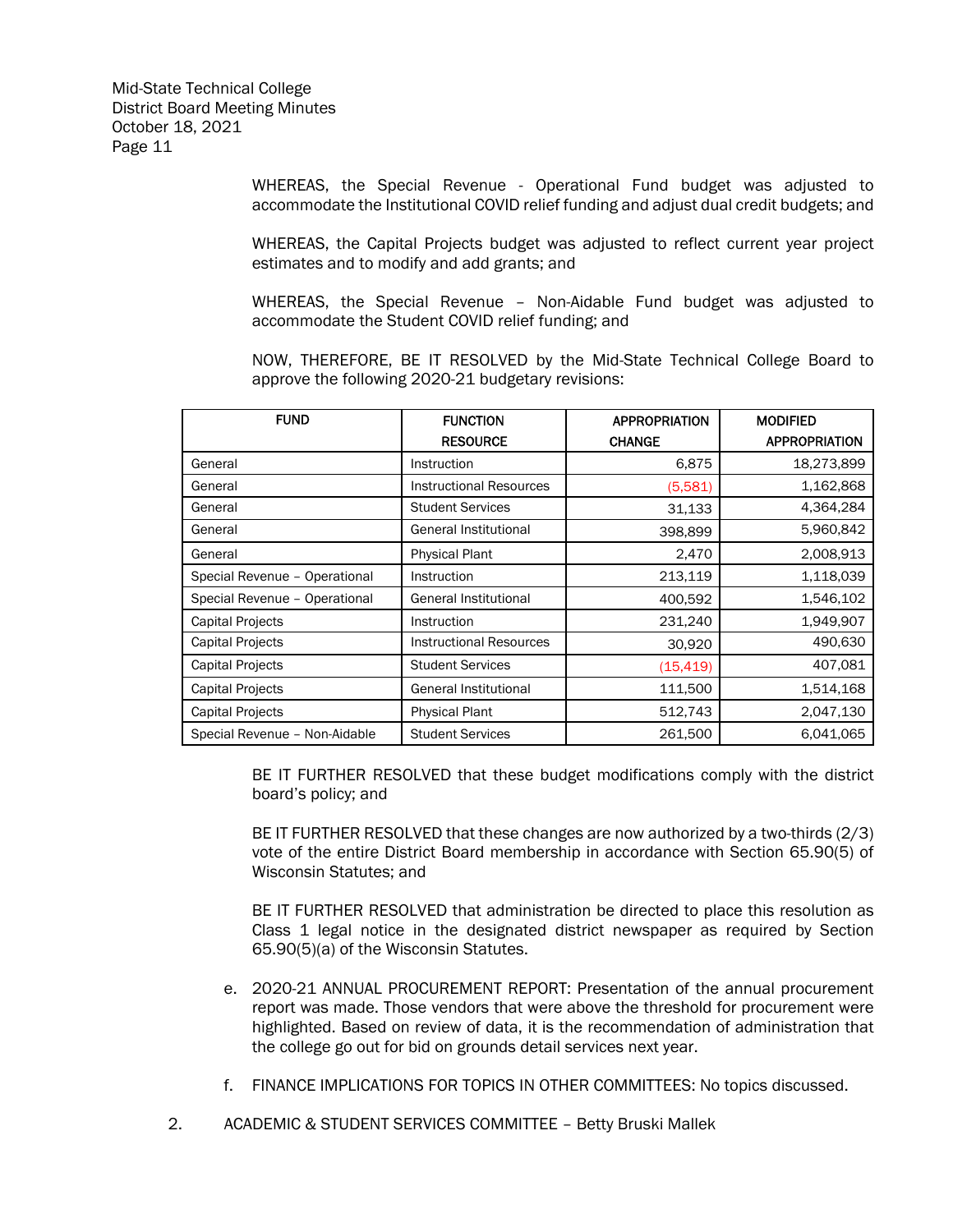a. ACADEMIC PROGRAMMING: An update on academic programming was provided specific to Liberal Arts – Associate of Arts and Liberal Arts – Associate of Science.

The College currently offers both programs through a shared agreement with Nicolet College. Students can receive financial aid for this programming and part-time faculty will be hired for those courses that Mid-State doesn't currently offer. We are seeking to identify a 4-year partner. The anticipated start date is Fall 2022 or Spring 2023.

Motion by Ms. Bruski Mallek, seconded by Mr. Gerlach, upon a roll call vote, unanimously approved the Liberal Arts – Associate of Arts Program.

Motion by Mr. Spargo, seconded by Ms. Crass, upon a roll call vote, unanimously approved the Liberal Arts – Associate of Science Program.

- b. NURSING ASSISTANT PROGRAM REVIEW: An overview of Mid-State's Nursing Assistant program was provided. The 3-credit technical diploma is offered at all four campus locations in addition to Mid-State's Wisconsin Rapids Campus being a state testing site. Recently, a site visit occurred in which the program was determined to have no deficiencies and meet all state and federal requirements for training.
- c. GRADUATION: Graduation will be held Saturday, December 11 at Mid-State's Wisconsin Rapids Campus. Lynneia Miller will provide remarks during the ceremony. If anyone is interested in attending, please notify Ms. Susa.
- d. SUPPORTING AFGHAN FAMILIES: Mid-State held a donation drive for Afghan families stationed at Fort McCoy. The well supported venture greatly supported families in need.
- 3. HUMAN RESOURCES & EXTERNAL RELATIONS COMMITTEE Lynneia Miller
	- a. SALON @ MID-STATE RIBBON CUTTING EVENT: Over 60 participants attended the October 11 Ribbon Cutting event at Mid-State's Salon. An event highlight video was shared.

## K. COMMITTEE-OF-THE-WHOLE

- 1. 2020-2021 YEAR-END DASHBOARD AND 2021-2022 DASHBOARD: Annual dashboard data was provided. Campus specific data as well as district-wide data was reviewed. Mid-State was ranked #2 in the WTCS for FTE. Retention, K-12, Workforce and Continuing Education continue to be a focus.
- 2. MID-STATE COUGAR STATUE BOARD UNVEILING: Mid-State's recently install Cougar statue was unveiled to the Board. That statue was manufactured by Mid-State faculty.

# L. DISCUSSION & ACTION

- 1. STUDENT SUCCESS INITIATIVES: Student success initiatives for the 2021-2022 year were shared. They included Early Alert, an opportunity to identify students who are at risk of failing or dropping out and then intervening; and Circle of Success, a personalized team for each student made up of those best positioned to assist.
- M. CLOSED SESSION Kristin Crass